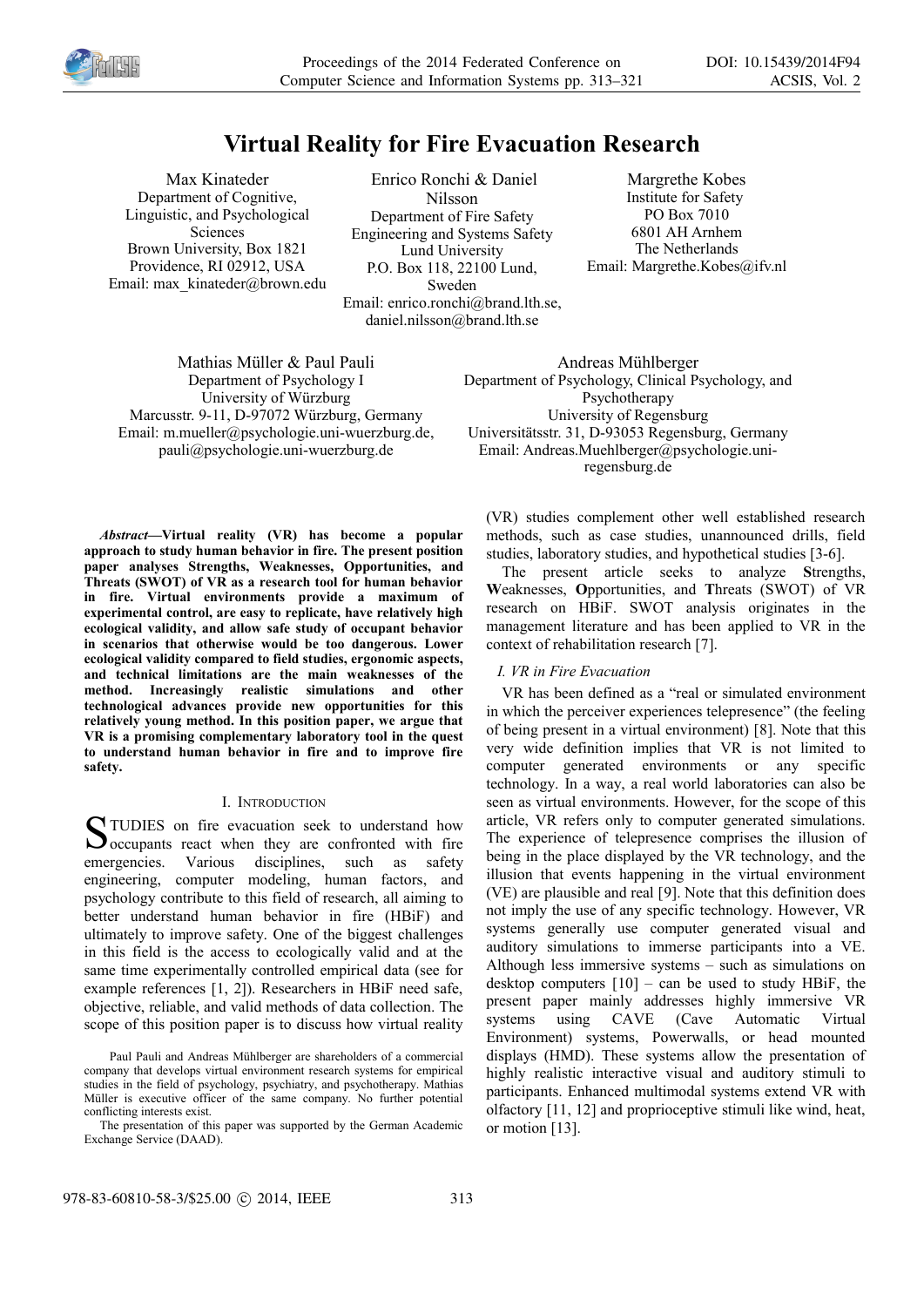VR has become a well-established method in other research fields such as traffic behavior [14], and clinical, social, or experimental psychology, e.g., for the psychotherapy of phobias [15], post-traumatic stress disorder [16], and for rehabilitation [7]. However, the usefulness of VR for HBiF is still under discussion and the method needs to be validated. *Ecological* validity can be assumed, if participants show similar behavioral, emotional, cognitive, and psychophysiological reactions in VR and in the real world [17]. The extent of emotional responses to a real world or virtual laboratory scenario is not necessarily the same as one might expect in a real fire emergency. Ecological validity does not mandate that participants have to believe that a simulated fire scenario is real. In fact, perceptual input (e.g., a visual simulation) can elicit emotional reactions, such as fear reactions, even if participants know that what they see is a simulation [18]. These reactions are probably of a lower intensity, however, future research is necessary to shed light on this question in the context of HBiF. More importantly, VEs have to be designed in a way that the observations from participants' behavior allow valid conclusion for real world scenarios. One study found promising results by comparing participants' behavior in VR evacuation scenario with real world case studies [19]. Other studies found HBiF comparable in conventional laboratory and VR simulated tunnel emergency scenarios [20, 21]. Note that similarity of two forms of artificial experimental methods (VR and classical laboratory studies) does not warrant ecological validity. There are still not enough studies systematically comparing virtual and real HBiF. In related research fields, however, validation studies have repeatedly demonstrated the ecological validity of VR. For example, several driving simulator studies documented ecological validity of VR simulations in terms of driving behavior, as well as the ability to elicit adequate emotional responses to VR [22-24]. In addition, several validation studies of virtual driving simulators demonstrated similar behavior in the real and the virtual world [25-28].

So far, VR has been used in several studies on diverse aspects of human behavior in fire, such as evacuation from buildings [10, 19, 29-32], occupant behavior in road tunnel fires [33-35], fire training [36-40], and other areas of safety and security research [41-43].

If proven sufficiently valid, VR will be a promising route to gain objective and reliable insights in HBiF. Results from VR studies can be used to test theories of HBiF, verify and validate evacuation models [44], and be integrated into VR training measures [29, 45].

## *II.VR in Comparison to other Methods*

Table I compares six different empirical research methods, which gather data on HBiF, on several important aspects such as the degree of experimental control, experimental setting, and the type of data that can be collected with each method.

In *hypothetical studies* have been used in evacuation research [46]. Participants are usually either shown videos or are instructed to imagine a certain scenario and then asked how they would react in that situation. Another example would be data acquisition from experts who evaluate the outcome of a given hypothetical scenario. These scenarios can be in the form of an interview or questionnaires. Data

|                                                               | <b>Hypothetical</b><br>study                                  | "Classical" lab<br>experiment                                       | <b>VR</b> experiment                                       | <b>Field studies</b>                   | <b>Drills</b>                                        | <b>Case Studies</b>                    |
|---------------------------------------------------------------|---------------------------------------------------------------|---------------------------------------------------------------------|------------------------------------------------------------|----------------------------------------|------------------------------------------------------|----------------------------------------|
| <b>Setting</b>                                                | laboratory                                                    | laboratory                                                          | laboratory                                                 | real-world                             | real-world                                           | real-world                             |
| <b>Experimental</b><br>control                                | yes                                                           | Yes (less than in<br>VR)                                            | yes                                                        | limited                                | no                                                   | no                                     |
| <b>Setting</b>                                                | laboratory                                                    | laboratory                                                          | laboratory                                                 | real-world                             | real-world                                           | real-world                             |
| Type of data                                                  | subjective<br>(statements from<br>participants or<br>experts) | subjective,<br>objective<br>(behavior $&$<br>psycho-<br>physiology) | subjective, objective<br>(behavior &<br>psycho-physiology) | subjective,<br>objective<br>(behavior) | subjective,<br>objective<br>(behavior)               | subjective,<br>objective<br>(behavior) |
| <b>Possibility of use</b><br>of stressors                     | no (only<br>hypothetical)                                     | limited                                                             | limited                                                    | limited                                | limited                                              | yes                                    |
| <b>Ecological</b><br>validity                                 | low                                                           | medium                                                              | medium                                                     | medium                                 | high, if<br>unannounced:<br>limited, if<br>announced | high                                   |
| <b>Possibility of</b><br>adjusting<br>experimental<br>setting | yes                                                           | yes                                                                 | yes                                                        | limited                                | no                                                   | no                                     |
| <b>Possibility of</b><br>exact replication                    | yes                                                           | yes                                                                 | yes                                                        | limited                                | no                                                   | no                                     |
| Time and cost<br>intensity for<br>data collection             | very low                                                      | low                                                                 | low                                                        | high                                   | medium                                               |                                        |
| Automatic data<br>collection<br>possible                      | yes                                                           | yes                                                                 | yes                                                        | limited                                | limited                                              | no                                     |

TABLE I. COMPARISON OF RESEARCH METHODS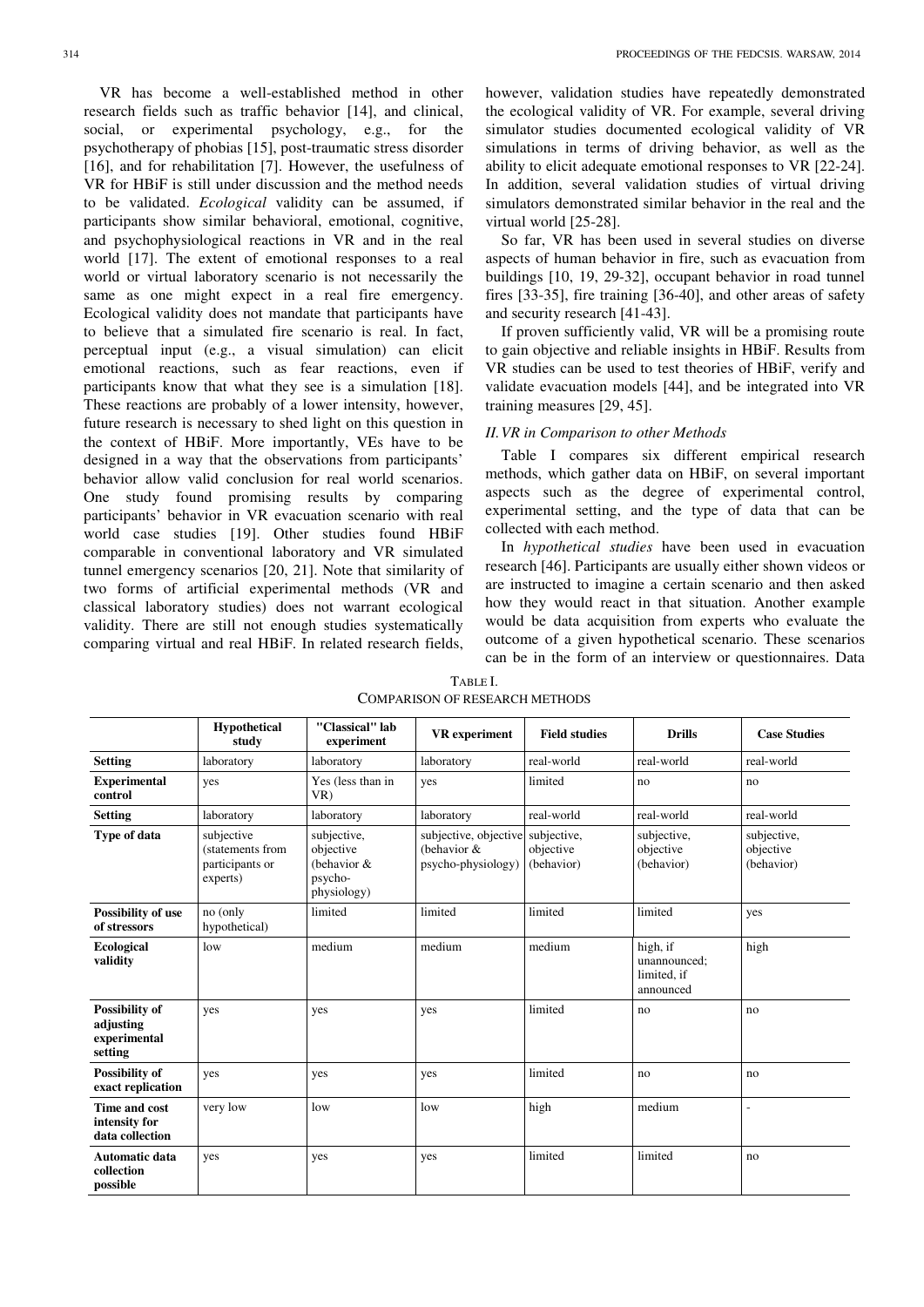from hypothetical studies is always subjective as they reflect the participants' personal opinion, knowledge, or experience. Subjective data, although being prone to bias, can be highly useful to gain insights into how occupants experienced an event or to reconstruct chains of events.

In *"classical" laboratory studies* real world scenarios are transferred into the controlled environment of a laboratory. Here, causal effects can be investigated with experimental methods by manipulating independent variables and measuring dependent variables (e.g., behavior, subjective data, and physiological data). Participants have to be assigned randomly into at least two experimental conditions for a true experiment which vary only in one condition (the independent variable). It is crucial that laboratory studies are ethical acceptable. That is, the experimenter may, for example, only use stimuli/stressors that are not actually harming the participant.

In *VR experiments,* participants can be confronted with simulated fire emergencies. Simulations of fire emergencies can be presented to participants in an extremely controlled way. VR experiments allow the convenient recording of behavioral and physiological data with a very high resolution as well as the collection of subjective data. In comparison to other methods, the presentation of stressors (e.g., flames) is ethically less critical compared to classical laboratory and field studies.

In *field studies,* emergency scenarios can be reenacted in a naturalistic setting outside of a laboratory. Unlike in laboratory settings, field studies are usually in less controlled environments (although certain infrastructures like road tunnels are highly controllable). Similar to classical laboratory studies and VR experiments, field studies use subjective and objective data (recorded behavior).

*Drills* are either announced or unannounced practice scenarios in real world settings. Although very similar to field studies, the focus of drills is usually on practicing emergency procedures. They allow the observation of occupant behavior under naturalistic conditions in a specific location. Similar to field studies, observational data and selfreport data can be acquired.

*Case studies* refer to the descriptive, exploratory or explanatory analysis of a real fire emergency. Subjective self-report data from occupants and analysis of closed-circuit television footage can be used to reconstruct the events of a real emergency.

In addition, mixed methods may help to overcome limitations of individual methods. For example it is possible to modify participants experience in real world settings using augmented reality, or increase the immersiveness of a VR system by adding real elements (for example objects that participants can touch) to a VR study.

When planning studies on HBiF researchers have to consider certain factors and restrictions (See Table I). These include the necessary degree of experimental control, the choice of setting (laboratory or real-world), or the type of data required (subjective vs objective) and whether or not it is important to be able to adjust or replicate the experimental scenario during data acquisition. There are also factors related to the efforts necessary for the realization of a study. Efforts can be financial (e.g., costs for hard and software, personnel, participant recruitment, or lab space in VR experiments) but also whether or not data can be collected and processed automatically (e.g., with tracking devices) or has to be extracted from video footage.

These comparisons do not necessarily reflect strengths or weaknesses, rather factors that should be considered when deciding on which research method is most suitable for a certain research question. The methods discussed here do not provide the best solution for every research issue. There are arguments for and against the use of each method to address specific concerns. In this section, the VR studies are analyzed with respect to key aspects of a research question.

#### II.SWOT ANALYSIS

SWOT analysis refers to the analysis of **S**trengths, **W**eaknesses, **O**pportunities and **T**hreats of a given method or product [7]. The present SWOT analysis (Table II) aims to uncover internal strengths and weaknesses of VR as a research tool in HBiF and to identify its surrounding conditions (opportunities and threats). A detailed description of SWOT analysis can be found in reference [7].

- Strengths refer to inherent resources and capacities of VR helping to gather objective, reliable, and valid empirical data on HBiF.
- W*eaknesses* describe inherent shortcomings, limitations, and problems of VR to achieve its goal.
- *Opportunities* comprise surrounding conditions or trends from which VR research will potentially benefit and which is promising to overcome weaknesses.
- *Threats* are surrounding conditions which are detrimental to the use of VR as a research tool in HBiF and which need to be overcome.

# *I. Strengths*

*Internal validity* is possibly the most important strength of VR studies. Entire VEs can be easily controlled. Stimulus control and experimental stimulus manipulation is a key feature in investigating cause and effect relations [47]. It is extremely difficult to impossible to control the environment in field studies, drills, and even classical lab studies. For instance, in VR smoke can be numerically calculated and then repeatedly presented in exactly the same way to several participants. "Real" smoke, even in the controlled environment of a classical laboratory study, will always vary, and consequently visibility conditions may change across observations. Lack of experimental control limits the reliability and consequently the internal validity of these methods.

*Replication.* VR studies can be replicated to the last detail, given the usage of the same or comparable equipment. One major criterion for empirical studies is that they can be/should be reproducible. Replication refers to the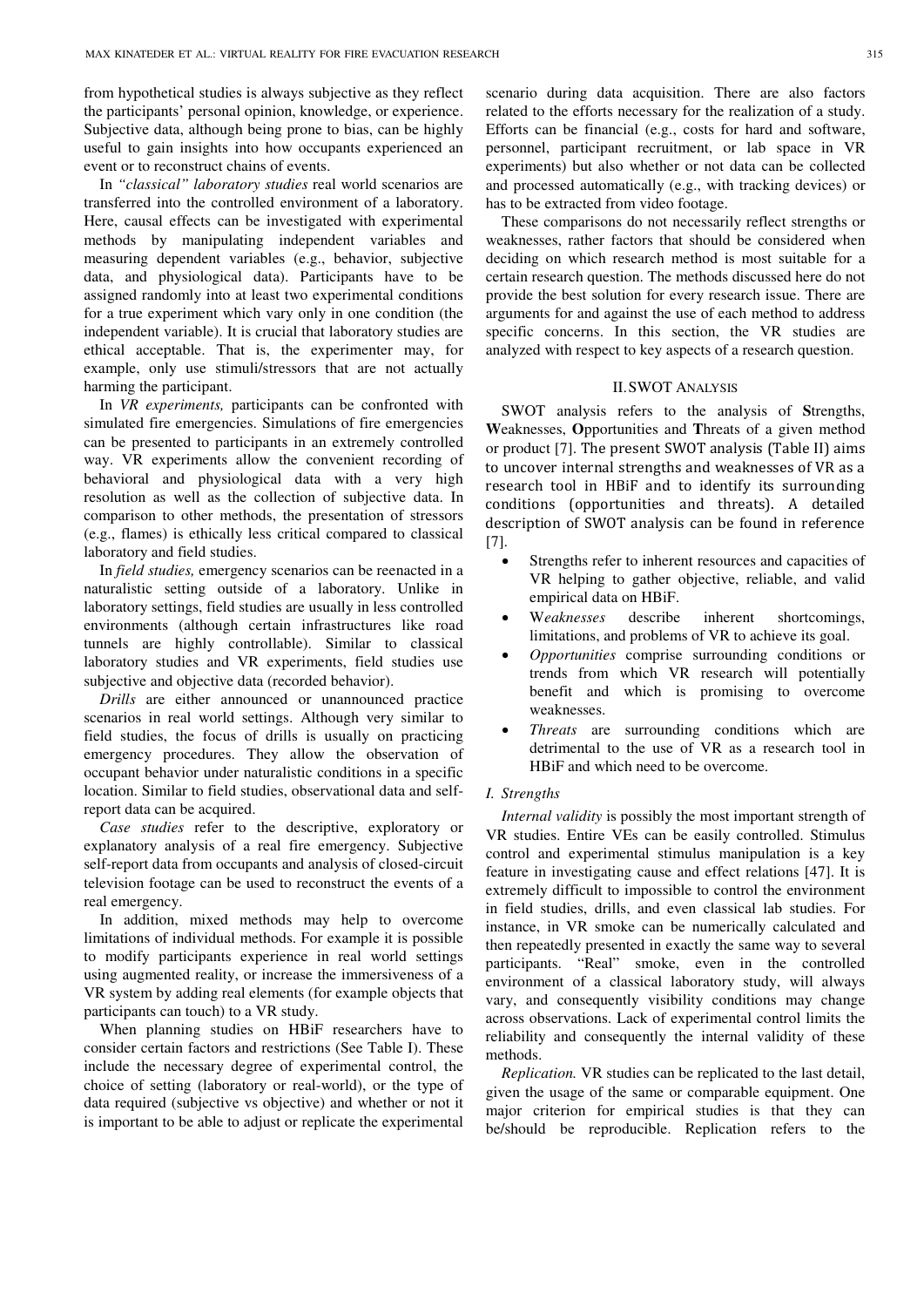repetition of a study using the same methods but different participants and experimenters. Studies need to be replicated in order to test their reliability and validity and to test their generalizability and the role of confounding variables. Real world studies, especially field and case studies, provide data for only one specific event and are extremely difficult to replicate.

*Ecological validity* refers to the degree with which the methods of a study represent the real world scenario that is being examined. VR offers a similar degree of ecological validity as classical laboratory studies, but depending on the research question one method or the other may be more suitable. For example, certain features of a fire emergency, such as the visual simulation of flames, may be simulated with higher control in VR but other features (e.g. touch) may be more difficult but not impossible to simulate in VR (e.g. using a mix of virtual and real elements). However, simulation of heat or olfactory cues is possible but still limited as it is both technically challenging to present olfactory stimuli in an experimentally controlled manner. Ecological validity of VR studies is higher than in hypothetical studies since the latter require the ability of participants to correctly imagine a scenario. High – but not absolute – ecological validity of VR studies can be assumed if the visualization, observed behavior, and task difficulty of a simulated fire emergency is realistic, i.e., based on valid models and representative of real world events. VR simulations can have the same degree of visual realism as simulations in classical laboratory studies.

All laboratory experiments including VR studies, however, are abstractions of reality and therefore some loss of ecological validity is inherent to the method in comparison to real events [47]. Even the most sophisticated field experiment and the most advanced VR simulation on human behavior in dangerous situations cannot (and should not) claim absolute ecological validity. Participants will always know that they are taking part in an artificial situation. However, this is true for all methods compared in the present article with the exception of unannounced drills and case studies. Knowing that one takes part in a study and/or that there is no real danger, may lead to systematic biases in participants' responses.

*External validity* refers to the question whether the results of a study can be generalized from the experimental setting to other situations or populations [48]. VR and other laboratory studies allow controlling confounding factors and thus studying general underlying effects in HBiF is possible. Results from uncontrolled studies (e.g., drills, case studies, and to some extent also in field studies) cannot not be generalized because confounding variables are not controlled.

*Safety for participants.* VR allows the controlled simulation of perilous scenarios, such as extreme tunnel fires, without putting the participants at risk of a physical harm. That is, VR studies are ethically less problematic than field studies since it is possible to simulate catastrophic and life threatening situations without risking to physical harm

participants. However, there are also limitations for VR studies (see *Threats*).

*Real-time feedback.* Precise tracking of various parameters as well as the highly controlled visual input technologies allow to give participants and researchers immediate feedback of behavior, performance, and even psychophysiological processes. For example, taskperformance or physiological parameters such as heart rate can be displayed online during trials. This allows the experimenter to have real time access to data. Real time feedback for participants can be used to test training measures (e.g., fire evacuation training).

*Multi-modal simulations.* In theory, simulation of any modality is possible. To date, combined simulation of visual and auditory stimuli are very well developed. Olfactory, nociceptive, or thermoceptive simulations are also possible, however, still less technologically advanced.

*Precise measurement.* Precise tracking technology allows accurate analysis of various aspects of participants' behavior (e.g., full body tracking, head movement, eye tracking) with extremely high sampling rates.

*Psychophysiological monitoring.* In addition to behaviors, psychophysiological parameters such as heart rate or skin conductance can be measured easily in a VR laboratory. Measuring physiological correlates of behavior while being immersed into a VE allows researchers to analyze emotional reactions (e.g., fear reactions) to simulated emergencies.

*Low costs*. Once a VR system is set up, it can be used, in theory, infinitely. Virtual scenarios can be re-used and easily modified. With the decrease in prices for hardware and software (some VR simulation software are even free to use), VR experiments have become more and more affordable. Although costs for individual studies vary significantly, VR studies are generally cheaper than field studies. However, setting up a complete complex VR laboratory such as CAVE systems is cost intensive and requires space but is relatively affordable to run.

*Repeated measurements.* Participants can easily be immersed repeatedly into VEs and repeated measurements in identical scenarios are possible. Recreating identical conditions is complex or even impossible with other methods (See also *Replication*). Repeated measurements can be used to test, for example, training measures aimed to improve HBiF.

*Flexibility.* Experimental settings in VR can be adjusted easily, allowing to run pilot studies and to quickly develop minor alterations of the experimental set-up.

*Control of confounding variables.* There are many variables that potentially confound the effect of a given independent variable but are not of primary interest (e.g., minor changes in starting positions, left/right turning preferences). These can be easily controlled in VR and laboratory studies but is difficult to impossible in other designs.

*Independent of imagination abilities/willingness of participants*. Producing highly immersive VEs reduces the variance in participants' response caused by individual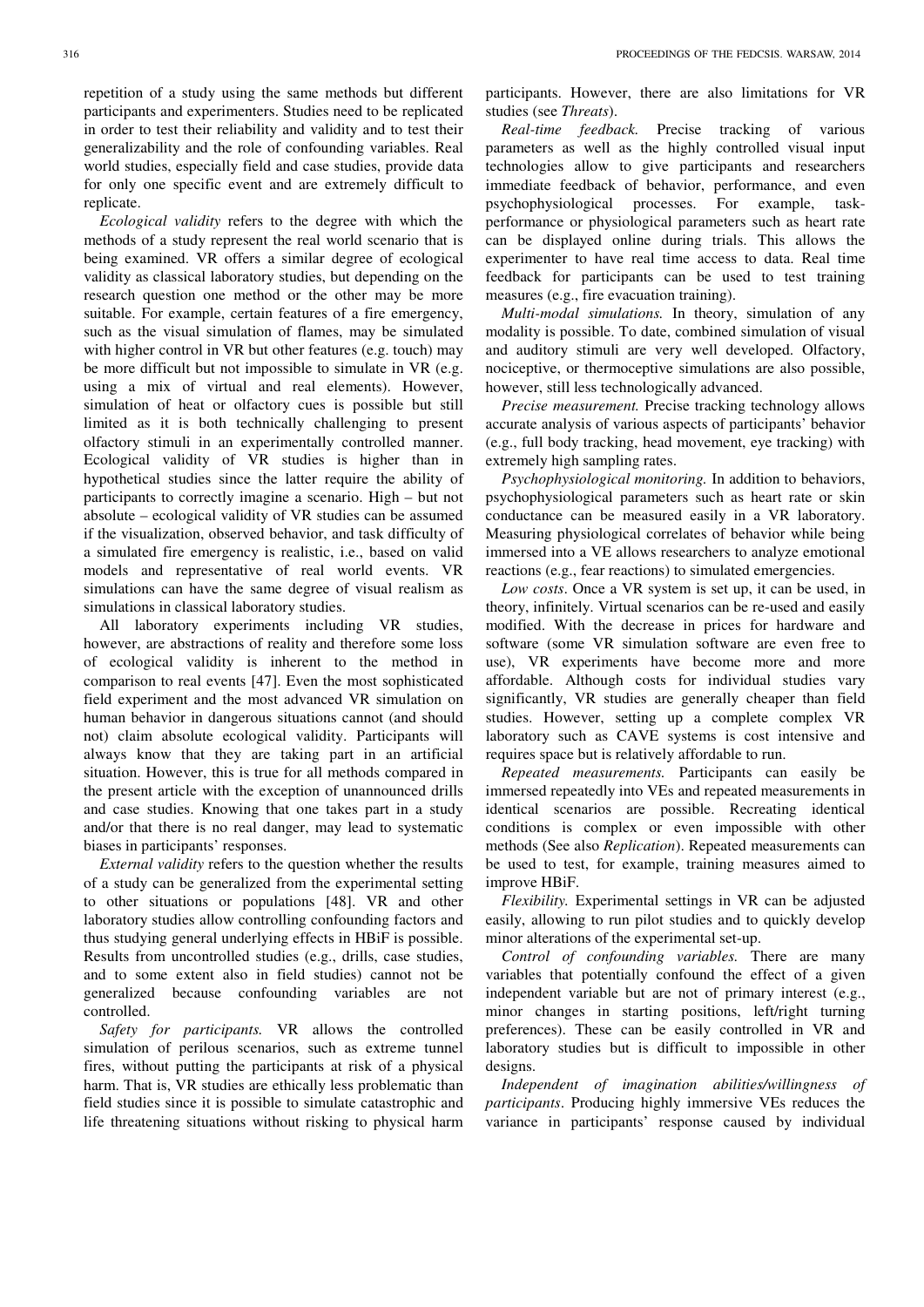differences in the ability and willingness to imagine a given scenario. Hypothetical studies rely on the ability of participants to imagine a scenario. Here, researchers have no control of the ability and willingness of participants to imagine, for example, a fire evacuation from a high-rise building.

*Participant recruitment*. Although not an important strength of VR studies, it is worth mentioning that recruiting a sample for a VR study has less restrictions than recruiting for a drill or field study. In field studies, the experimental set-up is often only available on limited occasions and may be time and cost intensive to install. For example, certain infrastructures such as underground public transportation systems or road tunnels may only be accessible to researchers at a very limited time or during certain hours of the day making data collection difficult. Once a VR scenario has been set-up it can be repeated, in theory, at any given time which allows longer and more flexible time-windows for data collection.

### *II.Weaknesses*

*Need for confirmation/validation*. To date, there are still not enough validation studies. These are necessary to test the assumptions that behavior in a simulated scenario can predict or be transferred to "real" HBiF.

*Non-intuitive interaction methods.* Although VEs are interactive, participants often need devices like gamepads to navigate in and interact with the virtual environment. This always reminds the participants that they are in an artificial scenario, and if the scenario is not well designed, may bias behavior. For example, evacuation times may vary depending on how well participants can handle their navigation device. However, developments in input devices may partially address this weakness (See also *Opportunities*).

*Inter-individual differences in ease of interaction with VR.* Depending on various factors, such as age or experience with VR, participants may have difficulties when using VR. For example, participants who have a lot of experience using 3D video games may find it easier to navigate in a VE. Participants, who have less experience with computers (e.g., elderly participants) may need longer practice sessions before they can navigate without limitations in a VE.

*Technical limitations*. Visual input as well as well as interaction methods are still limited. Although visual simulation of virtual environments has improved tremendously in recent years, the current simulations will always be recognized as such by participants. Such imperfections (e.g. in model rendering, spatial resolution, field of view (for HMDs), graphic update rate, lags between head tracking and visualization) of VEs may lead to artifacts [49]. Especially the simulation of behaviorally realistic virtual humans is still challenging. Another technological limitation is the need for interaction tools, such as game pads or HMDs, to immerse into and interact in the VE. For example, navigation, even in a highly immersive CAVE system is either limited to a few square meters or participants have to use interaction devices. These technical challenges may limit the immersiveness of a VR system and lead to a lower experience of presence.

*Technology-induced side effects*. Prolonged exposure to VR may cause symptoms of nausea and vertigo (simulator sickness; for a review on simulator sickness, see references [49, 50]). The incidence of these side effects depends upon characteristics of the VR system (e.g., display field of view, lag between tracking device and update of the visualization) and participants [51]. Such side-effects need to be considered when planning and evaluating the ethical innocuousness (e.g., participants need to be able to terminate the experiment whenever they want to).

| <b>Strengths</b>                                                                                                                                                                                                                                                                                                                                                                                                                                                                                                                    | Weaknesses                                                                                                                                                                                                                                 | <b>Opportunities</b>                                                                                                                                                                         | <b>Threats</b>                                                                                                                                                                                                                             |
|-------------------------------------------------------------------------------------------------------------------------------------------------------------------------------------------------------------------------------------------------------------------------------------------------------------------------------------------------------------------------------------------------------------------------------------------------------------------------------------------------------------------------------------|--------------------------------------------------------------------------------------------------------------------------------------------------------------------------------------------------------------------------------------------|----------------------------------------------------------------------------------------------------------------------------------------------------------------------------------------------|--------------------------------------------------------------------------------------------------------------------------------------------------------------------------------------------------------------------------------------------|
| Internal validity<br>٠<br>Replication<br>٠<br>Ecological validity<br>$\bullet$<br>External validity<br>٠<br>Safety for participants<br>$\bullet$<br>Real-time feedback<br>$\bullet$<br>Multi-modal simulations<br>٠<br>Precise measurement<br>٠<br>Psychophysiological<br>٠<br>monitoring<br>Low costs<br>٠<br>Repeated measurements<br>٠<br>Flexibility<br>$\bullet$<br>Control of confounding<br>٠<br>variables<br>Independent of imagination<br>$\bullet$<br>abilities/willingness of<br>participants<br>Participant recruitment | • Need for<br>confirmation/validation<br>Non-intuitive interaction<br>methods<br>Inter-individual differences<br>in ease of interaction with<br><b>VR</b><br><b>Technical limitations</b><br>Technology-induced side<br>effects<br>Efforts | Intuitive and natural<br>navigation<br>Graphical developments<br>Multi-modal simulation and<br>feedback<br>Usability for researchers<br>$\bullet$<br>Exchange of 3D-scenes or<br>experiments | Failure to show ecological<br>$\bullet$<br>validity<br>Ethical challenges<br>$\bullet$<br>Side-effects due to interaction<br>with other medical conditions<br>Misleading expectations<br>$\bullet$<br><b>Technical faults</b><br>$\bullet$ |

TABLE II. SUMMARY OF A SWOT ANALYSIS FOR VR IN FIRE EVACUATION RESEARCH.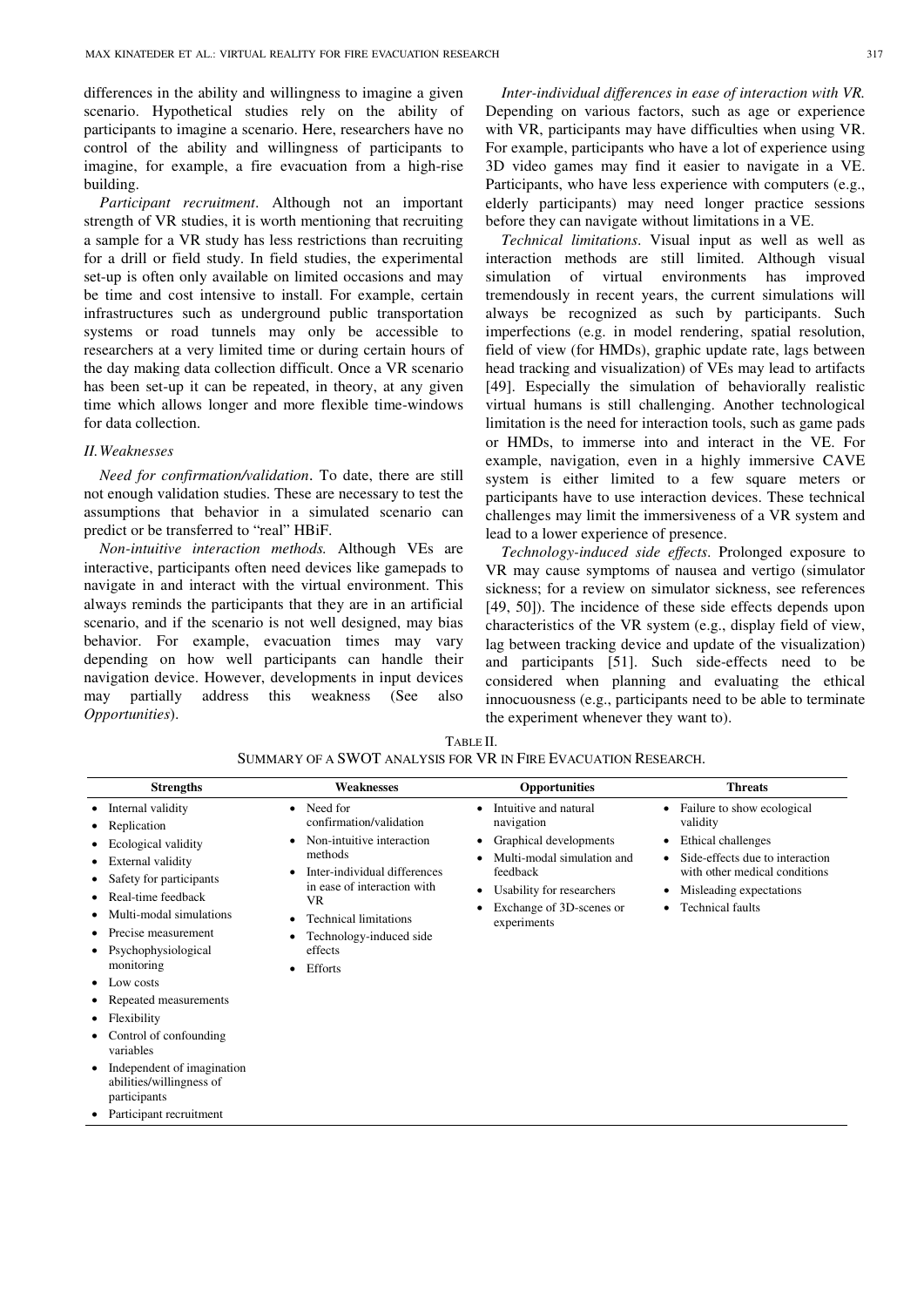*Efforts*. Setting up a highly immersive VR laboratory is time and cost intensive. [49]. Creating plausible VEs is also complex (the differences between less immersive and simple environments and complex highly immersive VEs is extreme) and requires expertise with special hard- and software systems. Given the rapid developments in this type of technology, constant investment may be required to stay up-to-date.

# *III. Opportunities*

*Intuitive and natural navigation.* Although, highly immersive VR systems, such as CAVE or HMD systems, allow participants to move freely with their whole body within the VE [52], even the most advanced systems still have movement restrictions and participants have to use navigation and input devices. Advances in tracking technology, innovative interaction devices, and VR systems that allow natural navigation (e.g., bigger CAVE systems or wireless HMDs and walking platforms) may reduce the weakness of limited space and non-intuitive interaction devices, e.g. [52]. These advances promise even better immersion into VEs and consequently improved ecological validity.

*Graphical developments.* The dramatic improvement of graphical simulations allows more and more photorealistic simulation of fire emergencies. In addition, numerical calculated fire and smoke have been successfully implemented into VR simulations [37]. Similar to the advances in navigation devices, improved realism of simulations will lead to increased experience of presence for participants and better ecological validity.

*Multi-modal simulation and feedback*. The integration of multi-modal simulations for visual and auditory simulation extended by kinesthetic, olfactory, haptic, thermoceptive simulation allows the simulation of more complete scenarios. For examples, see references [53, 54].

*Usability for researchers.* The widespread use of VR technology depends highly on its usability for researchers. Recent developments in easy to use VR tool kits make VR technology more accessible. The improved cross platform compatibility helps the use of VR over different platforms and operation systems.

*Exchange of 3D-scenes or experiments*. Researchers can easily exchange 3D models or even entire experiments with each other. This may foster cooperation between laboratories and also lead to the development of standard scenarios which could be used as references and thus increase comparability of different VR studies.

# *IV. Threats*

*Failure to show ecological validity*. This is the biggest threat to VR as a research tool to study HBiF. Systematic validation of VR for HBiF has still not demonstrated its range of applicability. Future studies are clearly necessary to test the ecological validity of VR to study HBiF.

*Ethical challenges*. Scientific studies on HBiF have to comply with ethical standards such as the Declaration of Helsinki which define ethical standards for studies with

human subjects [55]. Even though most participants are aware that a virtual fire provides no threat to them, some participants may still experience extreme fear. Just as with any other method, VR research needs to ensure that the experienced fear cannot lead to longer lasting difficulties for participants such as traumatization, especially if one has in mind that VEs are getting closer and closer in means of realism to real scenarios. In addition, a VR system that causes extreme side effects (e.g., seizures or strong nausea) would be ethically unacceptable.

If participants cannot differentiate between a simulated and a real scenario, which may be the case, for example, with small children, the same ethical restrictions as with other methods apply.

*Side-effects due to interaction with other medical conditions.* Some scenario for HBiF may be particularly risky in causing side-effects in interaction with pre-existing medical conditions. For example, studies using flashing lights may cause seizures in at-risk populations; patients with specific phobias (e.g., of tunnels or heights) may experience extreme fear; Simulation of fire emergencies may induce flashbacks in participants who previously have experienced a traumatizing event. Other methods, however, bear similar risks.

*Misleading expectations*. The expectation that VR experiments can completely replace real world tests and holistically covers all aspects of human behavior in fire is misleading. Similar to classical laboratory experiment, VR allows investigating general underlying processes of HBiF and testing specific aspects (e.g., the effect of safety installations on evacuation behavior). The conclusions from these studies may even lead to changes in the design of real world safety installations. However, HBiF is highly complex; one can never exclude that individual decisionmaking, behavior, and experience in a specific real scenario may differ significantly from trends found in VR studies.

Certain *technical faults* in the implementation of a VR system (e.g., jitter errors, discrepancies in simulation or tracking latency) even can reduce the immersiveness and even may increase side-effects like simulator sickness.

### III. GENERAL DISCUSSION

The present position paper provides a SWOT analysis for VR as a research tool to study HBiF. We provided an overview of various methods used in HBiF and systematically compared VR to these methods.

The biggest strength of VR is surely its ability to create highly immersive, externally valid, highly controlled, and safe experimental set-ups. The biggest weakness is the reduced ecological validity in comparison with field and case studies, as well as the lack of validation studies specifically for HBiF. These studies should compare VR experiments with the results of other laboratory experiments and field studies.

The diverse methods used to study HBiF always have to trade-off between ecological validity and experimental control. For instance, case and field studies in real world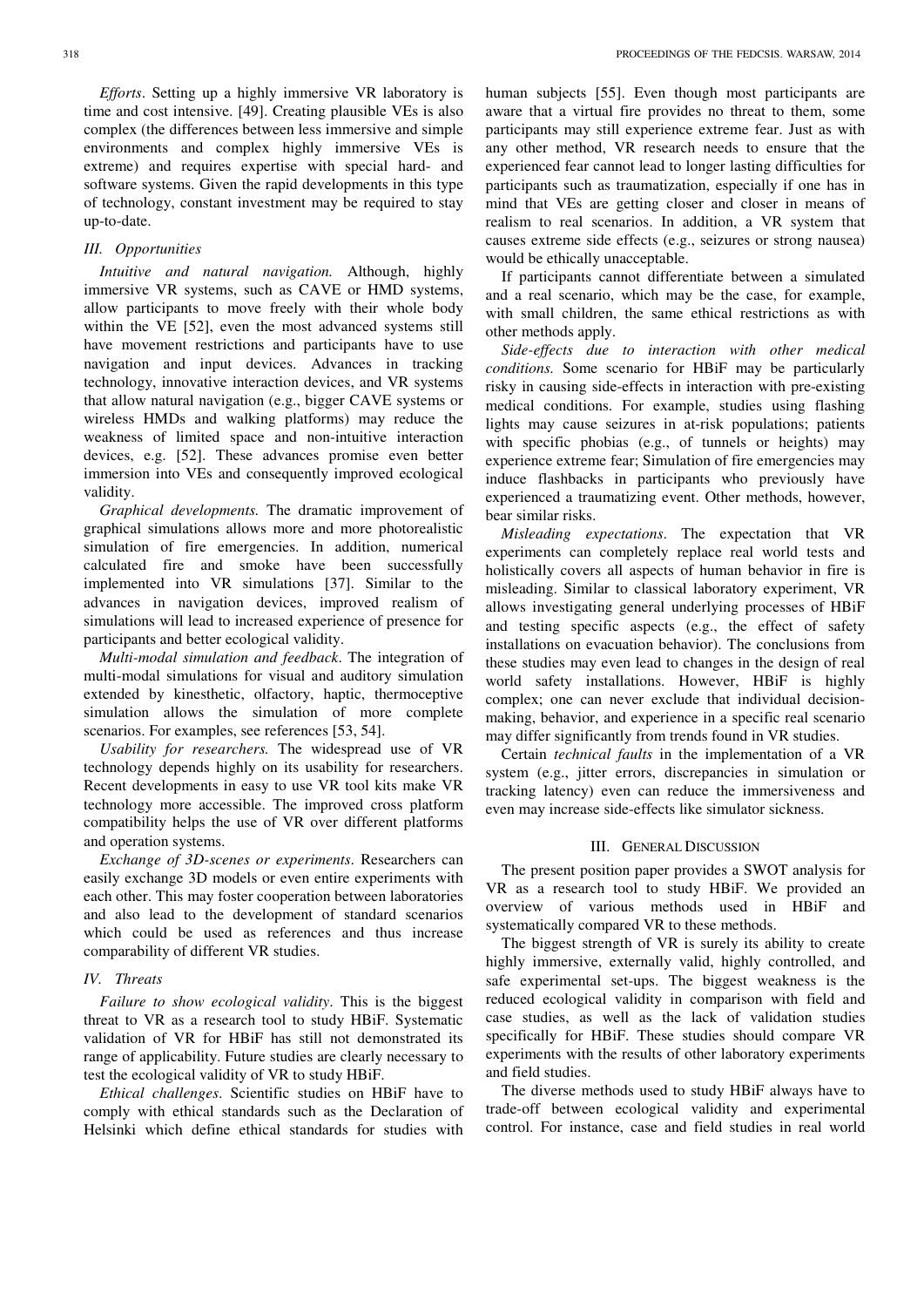settings provide almost perfect ecological validity. However, strict experimental control is impossible to achieve here, and financial and logistic efforts as well as ethical limitations need to be considered. Hypothetical studies need to consider less strict ethical limitations and are easier to realize, but rely heavily on the ability of the participant's imagination and are prone to response biases.

Field studies are often characterized by the combination of setting and participants, e.g., real world settings with participants that naturally are in these settings. In the evacuation area, this allows doing unannounced experiments. This can never be achieved in VR or other laboratory experiments, as participants need to be recruited and enter the VR-lab (or ask them to put on some equipment). At most, participants may be "deceived" by telling them that they will take part in one study and then exposing them to something else. However, this is easily feasible in classical laboratory studies but requires more efforts in VR studies. It can be argued that affects the external validity of a study.

The differentiation between ecological and external validity is important. Ecological validity refers to how good a research method represents reality. External validity describes how well study results can be transferred to other situations and generalized over populations. Whereas ecological validity is not, external validity is a prerequisite for the overall validity of a study. A study, can be ecologically valid (e.g., the results from an unannounced drill) but not generalizable to other settings, populations, cultures etc., if it lacks experimental control and, therefore, internal validity).

#### *I. What can we study in VR?*

VR can be used to design complex laboratory experiments on HBiF. It allows studying how occupants react to fire cues, such as flames or smoke; it allows collecting precise behavioral and psychophysiological data during controlled simulated events. Virtual scenarios can be designed with an extremely high level of detail. That way, we can use VR to study underlying processes of HBiF (e.g. phenomena like risk perception of occupants, social influence, architectural influences, way-finding abilities in smoke, etc.). That way, VR studies can contribute to a better understanding of HBiF.

In addition, evacuation concepts for large complex buildings can be tested in VR making it possible to identify potentially problematic evacuation routes *before* a new building is constructed. This is particularly useful since evacuation models implemented in simulation software tools still oversimplify HBiF (e.g., some models assume that occupants always take the shortest route to an emergency exit [33]).

It is important to note that VR cannot replace any of the other methods mentioned above but is complementary. VR studies can be used in experimental pilot studies in order to test a number of possible factors that may theoretically be influencing HBiF (e.g. various design aspects of safety equipment). Then, those factors deemed as the most important ones in VR can then be tested in field experiments or used to predict behavior in case studies or drills.

#### *II.What can we not study in VR?*

Virtual reality is not reality. Participants will always know that they take part in an artificial situation. It is impossible to generate situations in which participants' would risk actual physical harm. Extremely perilous situations may induce effects (e.g., extreme fear) which are not attainable with artificial scenarios, which in turn may affect behavior. Only observations from real events and to some degree unannounced drills may have this effect. It is impossible to investigate these parts of HBiF using VR laboratory studies.

#### *III. Conclusion and positioning statement*

We argue that VR is a powerful approach to study HBiF. VR allows shedding light on aspects of occupant behavior that were previously impossible to investigate under controlled conditions. Although we identified several weaknesses and limitations of the method, the most important one being the need for validation studies, it seems possible that these can be overcome, either by technical progress or by combining several different research approaches (triangulation approach). None of the state of the art research methods (including VR) are able to validly grasp all aspects of HBiF, and VR does not aim to replace any of the other presently established research methods. We see it as a promising complementary laboratory tool in the quest to understand HBiF and to improve fire safety.

#### IV. REFERENCES

- [1] K. Fridolf, D. Nilsson, and H. Frantzich, "Fire evacuation in underground transportation systems: a review of accidents and empirical research," *Fire Technology,* vol. 49, pp. 451-475, 2013.
- [2] M. Kobes, I. Helsloot, B. de Vries, and J. G. Post, "Building safety and human behaviour in fire: A literature review," *Fire Safety Journal,* vol. 45, pp. 1-11, 1// 2010.
- [3] R. F. Fahy and G. Proulx, "A comparison of the 1993 and 2001 evacuations of the World Trade Center," in *Proceedings of the 2002 Fire Risk and Hazard Assessment Symposium*, 2002, pp. 111-117.
- [4] D. Nilsson, H. Frantzich, and W. Saunders, "Coloured Flashing Lights to Mark Emergency Exits - Experiences from Evacuation Experiments," presented at the Fire Safety Science - Proceedings of the Eighth International Symposium, Beijing, China, 2005.
- [5] T. Shields and K. Boyce, "A study of evacuation from large retail stores," *Fire Safety Journal,* vol. 35, pp. 25-49, 2000.
- [6] P. Burns, G. Stevens, K. Sandy, A. Dix, B. Raphael, and B. Allen, "Human behaviour during an evacuation scenario in the Sydney Harbour Tunnel," *Australian Journal of Emergency Management, The,* vol. 28, p. 20, 2013.
- [7] A. S. Rizzo and G. J. Kim, "A SWOT Analysis of the Field of Virtual Reality Rehabilitation and Therapy," *Presence: Teleoperators and Virtual Environments,* vol. 14, pp. 119-146, 2005/04/01 2005.
- [8] J. Steuer, "Defining virtual reality: Dimensions determining telepresence," *Journal of communication,* vol. 42, pp. 73-93, 1992.
- [9] M. Slater, B. Spanlang, and D. Corominas, "Simulating virtual environments within virtual environments as the basis for a psychophysics of presence," *ACM Transactions on Graphics (TOG),* vol. 29, p. 92, 2010.
- [10] N. W. Bode, A. U. K. Wagoum, and E. A. Codling, "Human responses to multiple sources of directional information in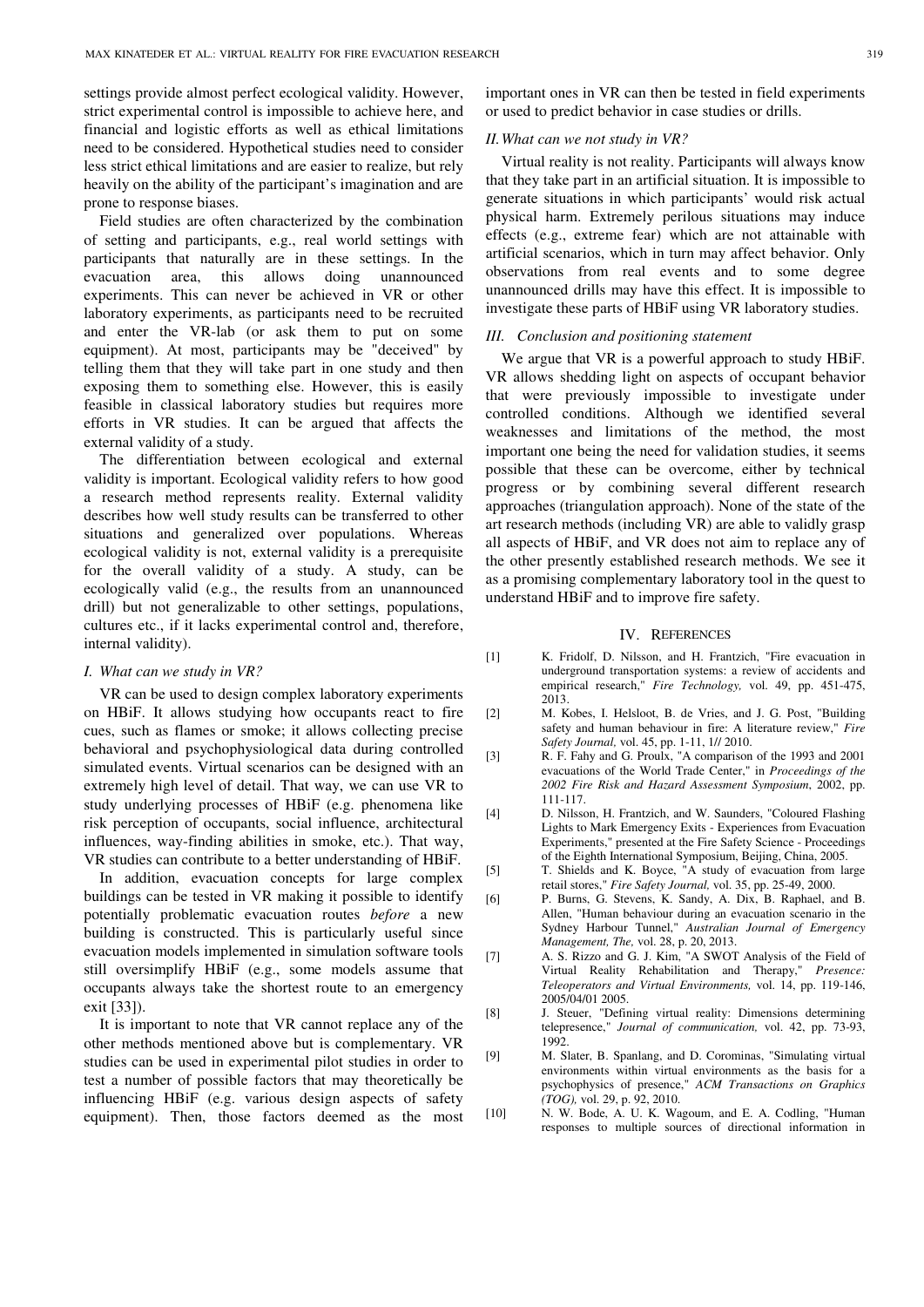virtual crowd evacuations," *Journal of The Royal Society Interface,* vol. 11, p. 20130904, 2014.

- [11] W. Barfield and E. Danas, "Comments on the use of olfactory displays for virtual environments," *Presence: Teleoperators and Virtual Environments,* vol. 5, pp. 109-121, 1996.
- [12] E. Richard, A. Tijou, P. Richard, and J.-L. Ferrier, "Multi-modal virtual environments for education with haptic and olfactory feedback," *Virtual Reality,* vol. 10, pp. 207-225, 2006.
- [13] F. Hülsmann, N. Mattar, J. Fröhlich, and I. Wachsmuth, "Wind and Warmth in Virtual Reality–Requirements and Chances," in *Proceedings of the Workshop Virtuelle & Erweiterte Realität 2013*, 2013.
- [14] L. N. Boyle and J. D. Lee, "Using driving simulators to assess driving safety," *Accident Analysis and Prevention,* vol. 42, pp. 785-787, May 2010.
- [15] K. Meyerbröker and P. M. Emmelkamp, "Virtual reality exposure therapy in anxiety disorders: a systematic review of process‐and‐outcome studies," *Depression and anxiety,* vol. 27, pp. 933-944, 2010.
- [16] B. K. Wiederhold and M. D. Wiederhold, "Virtual Reality Treatment of Posttraumatic Stress Disorder Due to Motor Vehicle Accident," *Cyberpsychology Behavior and Social Networking,* vol. 13, pp. 21-27, Feb 2010.
- [17] C. A. Anderson and B. J. Bushman, "External validity of "trivial" experiments: The case of laboratory aggression," *Review of General Psychology,* vol. 1, pp. 19-41, 1997.
- [18] H. M. Peperkorn, G. W. Alpers, and A. Mühlberger, "Triggers of Fear: Perceptual Cues Versus Conceptual Information in Spider Phobia," *Journal of clinical psychology,* 2013.
- [19] M. Kobes, I. Helsloot, B. de Vries, and J. Post, "Exit choice, (pre-)movement time and (pre-)evacuation behaviour in hotel fire evacuation — Behavioural analysis and validation of the use of serious gaming in experimental research," *Procedia Engineering,* vol. 3, pp. 37-51, 2010/01// 2010.
- [20] F. Malthe and Vukancic, "Virtual Reality och människors beteende vid brand [Virtual Reality and human behavior in fire]," Lund University LUCATORG: 011033007, 2012.
- [21] J. Johansson and L. Petersson, "Utrymning och vägval i Virtual Reality."
- [22] A. Mühlberger, H. H. Bülthoff, G. Wiedemann, and P. Pauli, "Virtual reality for the psychophysiological assessment of phobic fear: responses during virtual tunnel driving," *Psychological Assessment,* vol. 19, pp. 340-346, Sep 2007.
- [23] A. Calvi and M. R. De Blasiis, "How Long is Really a Road Tunnel? Application of Driving Simulator for the Evaluation of the Effects of Highway Tunnel on Driving Performance," in *6th International Conference Traffic and Safety in Road Tunnels*, Hamburg, Germany, 2011.
- [24] A. Calvi, "Analysis of Driver's Behaviour in Road Tunnels: a Driving Simulation Study," in *2010 International Symposium on Safety Science and Technology*, Zhejiang, China, 2010.
- [25] J. Törnros, "Driving behaviour in a real and a simulated road tunnel - A validation study," *Accident Analysis and Prevention,*  vol. 30, pp. 497-503, Jul 1998.
- [26] T. Hirata, T. Yai, and T. Tagakawa, "Development of the driving simulation system MOVIC-T4 and its validation using field driving data," *Tsinghua Science & Technology* vol. 12, pp. 141- 150, 2007.
- [27] O. Shechtman, S. Classen, K. Awadzi, and W. Mann, "Comparison of Driving Errors Between On-the-Road and Simulated Driving Assessment: A Validation Study," *Traffic Injury Prevention,* vol. 10, pp. 379-385, 2009.
- [28] S. Heliovaara, J.-M. Kuusinen, T. Rinne, T. Korhonen, and H. Ehtamo, "Pedestrian behavior and exit selection in evacuation of a corridor - An experimental study," *Safety Science,* vol. 50, pp. 221-227, Feb 2012.
- [29] U. Rüppel and K. Schatz, "Designing a BIM-based serious game for fire safety evacuation simulations," *Advanced Engineering Informatics,* vol. 25, pp. 600-611, 2011.
- [30] E. Duarte, F. Rebelo, J. Teles, and M. S. Wogalter, "Behavioral compliance for dynamic versus static signs in an immersive virtual environment," *Applied Ergonomics,* in press.
- [31] G. Lawson, S. Sharples, D. Clarke, and S. Cobb, "Validating a low cost approach for predicting human responses to emergency situations," *Applied Ergonomics,* vol. 44, pp. 27-34, 1// 2013.
- [32] L. Gamberini, P. Cottone, A. Spagnolli, D. Varotto, and G. Mantovani, "Responding to a fire emergency in a virtual environment: different patterns of action for different situations," *Ergonomics,* vol. 46, pp. 842-858, Jun 20 2003.
- [33] E. Ronchi, M. Kinateder, M. Müller, M. Jost, M. Nehfischer, P. Pauli*, et al.*, "Evacuation travel paths in virtual reality experiments for tunnel safety analysis," submitted.
- [34] M. Kinateder, E. Ronchi, M. Müller, M. Jost, M. Nehfischer, P. Pauli*, et al.*, "Social influence on route choice in a virtual reality tunnel fire," submitted.
- [35] M. Kinateder, M. Müller, A. Mühlberger, and P. Pauli, "Social Influence in a Virtual Tunnel Fire - Influence of Passive Virtual Bystanders," in *Human Behaviour in Fire 2012*, Cambridge, 2012, pp. 506-516.
- [36] M. Kinateder, P. Pauli, M. Müller, J. Krieger, F. Heimbecher, I. Rönnau*, et al.*, "Human behaviour in severe tunnel accidents: Effects of information and behavioural training," *Transportation Research Part F: Traffic Psychology and Behaviour,* vol. 17, pp. 20-32, 2013.
- [37] Z. Xu, X. Z. Lu, H. Guan, C. Chen, and A. Z. Ren, "A virtual reality based fire training simulator with smoke hazard assessment capacity," *Advances in Engineering Software,* vol. 68, pp. 1-8, 2// 2014.
- [38] K. M. O'Connell, M. J. De Jong, K. M. Dufour, T. L. Millwater, S. F. Dukes, and C. L. Winik, "An Integrated Review of Simulation Use in Aeromedical Evacuation Training," *Clinical Simulation in Nursing,* vol. 10, pp. e11-e18, 1// 2014.
- [39] S. L. Farra, E. T. Miller, and E. Hodgson, "Virtual reality disaster training: Translation to practice," *Nurse Education in Practice*.
- [40] M. Cha, S. Han, J. Lee, and B. Choi, "A virtual reality based fire training simulator integrated with fire dynamics data," *Fire Safety Journal,* vol. 50, pp. 12-24, 5// 2012.
- [41] A. I. Ginnis, K. V. Kostas, C. G. Politis, and P. D. Kaklis, "VELOS: A VR platform for ship-evacuation analysis," *Computer-Aided Design,* vol. 42, pp. 1045-1058, 11// 2010.
- [42] K. Andree, M. Kinateder, and D. Nilsson, "Immersive Virtual Environment as a Method to experimentally study human behaviour in fire," in *13th International Conference and Exhibition on Fire Science and Engineering*, Royal Holloway College, University of London, UK, 2013, pp. 565-570.
- [43] J. Drury, C. Cocking, S. Reicher, A. Burton, D. Schofield, A. Hardwick, et al., "Cooperation versus competition in a mass emergency evacuation: A new laboratory simulation and a new theoretical model," *Behavior research methods,* vol. 41, pp. 957- 970, 2009.
- [44] T. Kretz, S. Hengst, A. P. Arias, S. Friedberger, and U. D. Hanebeck, "Using a Telepresence System to Investigate Route Choice Behavior," *arXiv preprint arXiv:1111.1103,* 2011.
- [45] J. Ribeiro, J. E. Almeida, R. J. Rossetti, A. Coelho, and A. L. Coelho, "Using Serious Games to Train Evacuation Behaviour."
- [46] W. Saunders, "Decision making model of behaviour in office building fire evacuations," PhD PhD thesis, Department of Psychology, Victoria University of Technology, 2001.
- [47] J. M. Loomis, J. J. Blascovich, and A. C. Beall, "Immersive virtual environment technology as a basic research tool in psychology," *Behavior Research Methods, Instruments, & Computers,* vol. 31, pp. 557-564, 1999.
- [48] W. R. Shadish, T. D. Cook, and D. T. Campbell, "Experimental and quasi-experimental designs for generalized causal inference," 2002.
- [49] J. Loomis, J. Blascovich, and A. Beall, "Immersive virtual environment technology as a basic research tool in psychology," *Behavior Research Methods,* vol. 31, pp. 557-564, 1999.
- [50] R. Patterson, M. D. Winterbottom, and B. J. Pierce, "Perceptual issues in the use of head-mounted visual displays," *Human Factors,* vol. 48, pp. 555-573, Fal 2006.
- [51] K. M. Stanney and R. S. Kennedy, "Simulation Sickness," in *Human factors in simulation and training*, P. A. Hancock, D. A. Vincenzi, J. A. Wise, and M. Mouloua, Eds., ed Boca Raton, Florida: CRC Press, 2010, pp. 117-124.